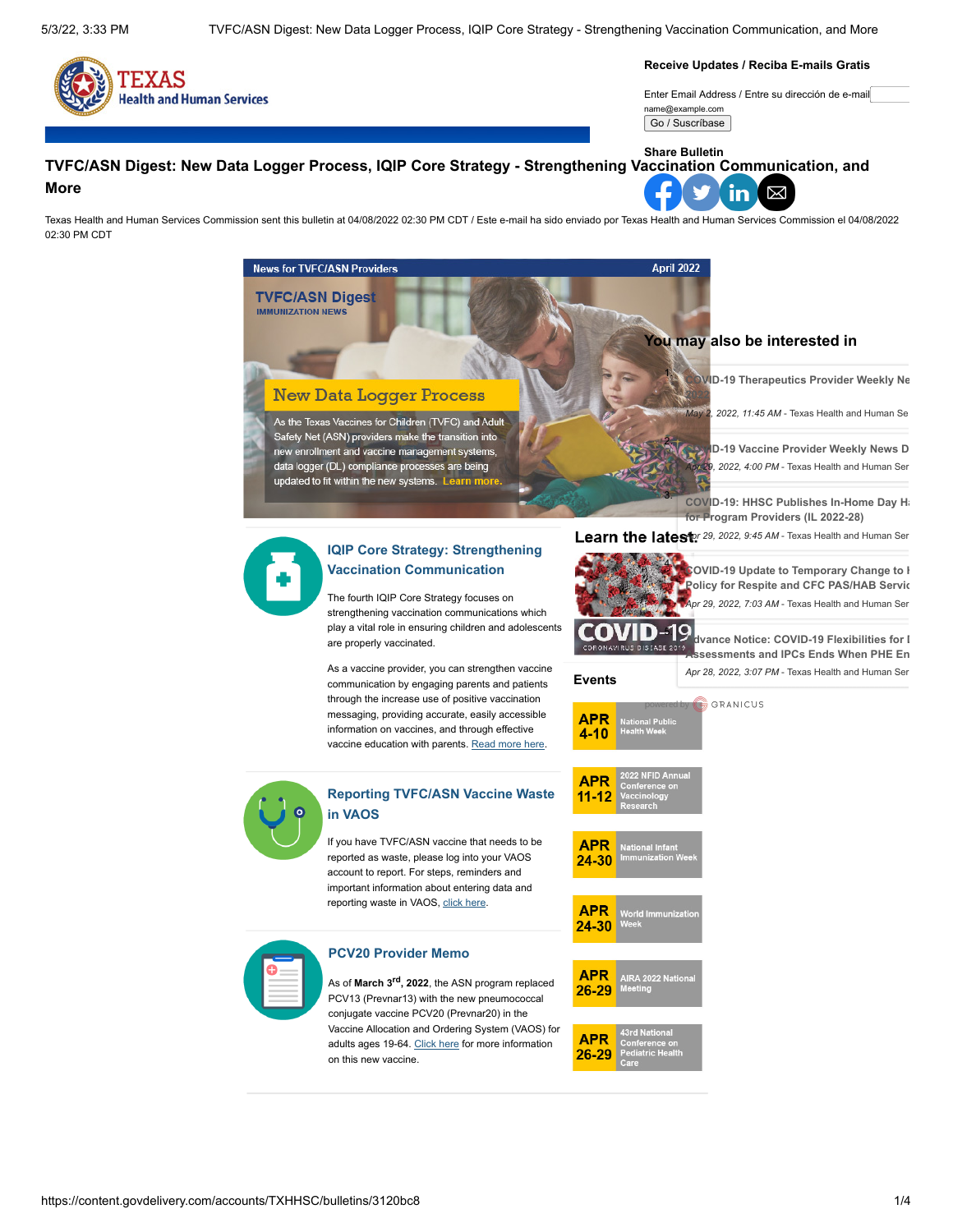5/3/22, 3:33 PM TVFC/ASN Digest: New Data Logger Process, IQIP Core Strategy - Strengthening Vaccination Communication, and More



### **[Centers for Disease Control and Prevention \(CDC\) Standards for Adult](http://www.dshs.texas.gov/immunize/Immunization-News/TVFC-ASN-Digest/Centers-for-Disease-Control-and-Prevention-(CDC)-Standards-for-Adult-Immunizations-Practices--Recommend/) Immunizations Practices: Recommend**

One of the best ways to maximize adult vaccination coverage is to follow the Standards for Adult [Immunization Practice, which help providers ensure that all of their patients have the opportunity](https://www.cdc.gov/vaccines/hcp/adults/for-practice/standards/index.html) to be fully vaccinated. [Read more](http://www.dshs.texas.gov/immunize/Immunization-News/TVFC-ASN-Digest/Centers-for-Disease-Control-and-Prevention-(CDC)-Standards-for-Adult-Immunizations-Practices--Recommend/) about standards that should be implemented by all healthcare professionals to ensure patient populations become fully immunized as well as the important information you can share that can help a patient make an informed decision.

## **Adolescent Immunization Action Week – April 4th through April 8th**

#### **It's time to catch up on missed immunizations!**

A lot of things got put on hold during the pandemic, but now is the time to get adolescents back on track with recommended immunizations. Take time this week to send out vaccine and well visit reminders to adolescents and their parents or guardians.

Check out the resources and events promoting adolescent immunization [here.](https://www.unity4teenvax.org/aiaw22/)



### **World Immunization Week 2022 – April 24th through April 30th**

#### **Long Life for All: In Pursuit of a Long Life Well Lived.**

World Immunization Week is the perfect time to highlight the importance of vaccines in preventing disease across the lifespan. The goal of World Immunization Week 2022 is for more people and their communities to be protected from vaccine-preventable diseases.

Keep an eye out for the downloadable resources available in the six UN languages that will soon be available [here.](https://www.who.int/campaigns/world-immunization-week/world-immunization-week-2022)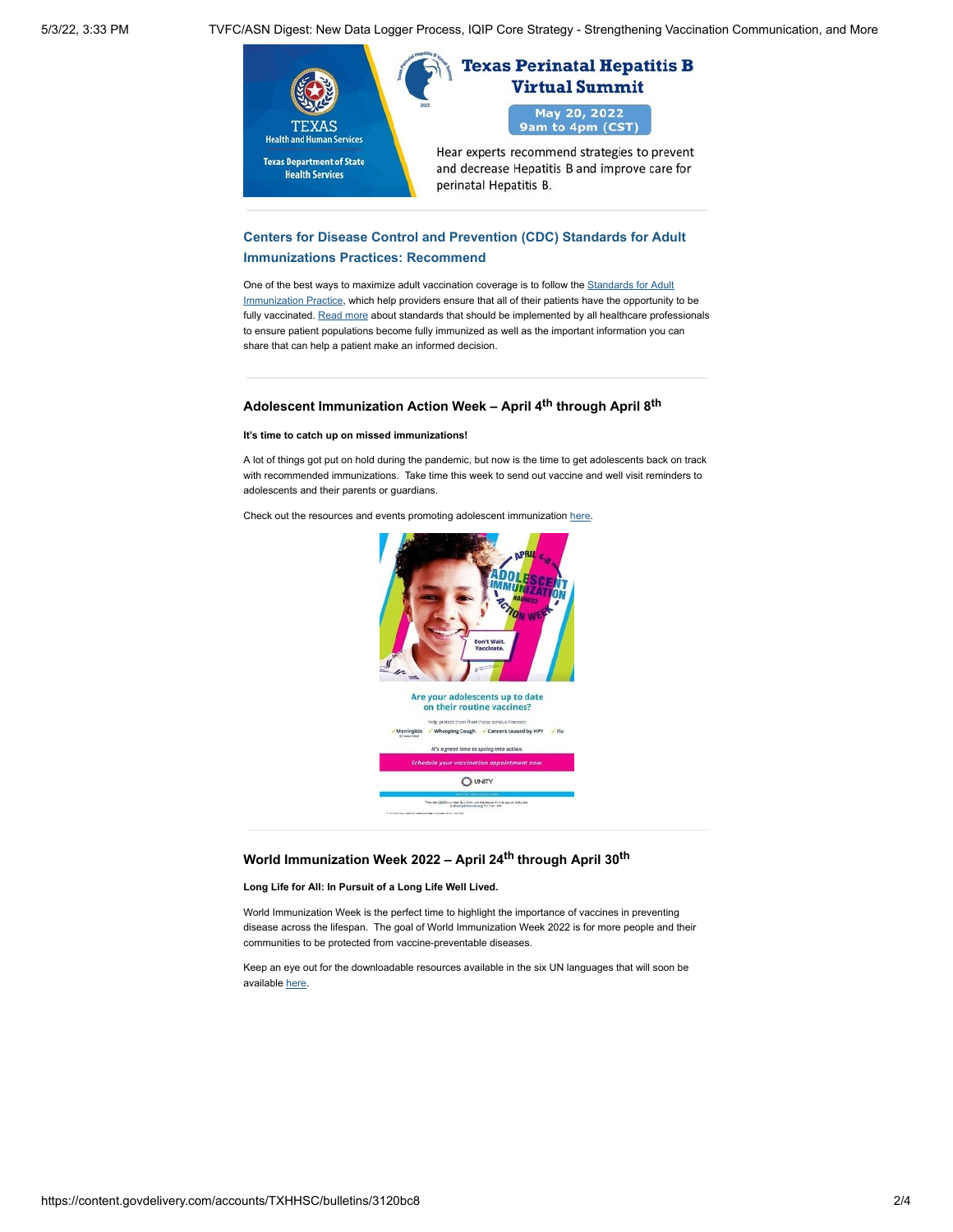

# **National Infant Immunization Week – April 24th through April 30th**

National Infant Immunization Week (NIIW) highlights the importance of protecting infants and young children from vaccine-preventable diseases. This year, a primary focus is to ensure families stay on track for their children's well-child visits and routinely recommended vaccinations.

[Here](https://www.cdc.gov/vaccines/events/niiw/index.html) you can find a digital media toolkit, examples of key messaging, and tips for talking about vaccines with parents.



#### **Adolescent Toolkit Webinar Series – April through June 2022**

Adolescent providers join us for a six-part lunch and learn series focusing on the importance of adolescent vaccines. We will cover the recommended adolescent vaccines, such as HPV, MenACWY, MenB, and Tdap, as well as discuss strategies for effective communication and vaccine inclusion.

Look out for an email with the registration information and supporting material in the mail.



You have subscribed to get updates from the Texas Department of State Health Services' Immunization Unit. For more information, please [email us](mailto:Immunization.Info@dshs.texas.gov) or [visit our website](https://www.dshs.texas.gov/immunize/).

[Subscribe](https://www.surveygizmo.com/s3/5834089/TVFC-ASN-Digest-Subscription) | [Help](http://links.govdelivery.com/track?type=click&enid=ZWFzPTEmbWFpbGluZ2lkPTIwMTgxMTEyLjk3NDk3MDgxJm1lc3NhZ2VpZD1NREItUFJELUJVTC0yMDE4MTExMi45NzQ5NzA4MSZkYXRhYmFzZWlkPTEwMDEmc2VyaWFsPTE3NDAxNjg2JmVtYWlsaWQ9c2ViYXN0aWFuLm1hbGRvbmFkb0Bkc2hzLnRleGFzLmdvdiZ1c2VyaWQ9c2ViYXN0aWFuLm1hbGRvbmFkb0Bkc2hzLnRleGFzLmdvdiZmbD0mZXh0cmE9TXVsdGl2YXJpYXRlSWQ9JiYm&&&117&&&https://insights.govdelivery.com/Communications/Subscriber_Help_Center)